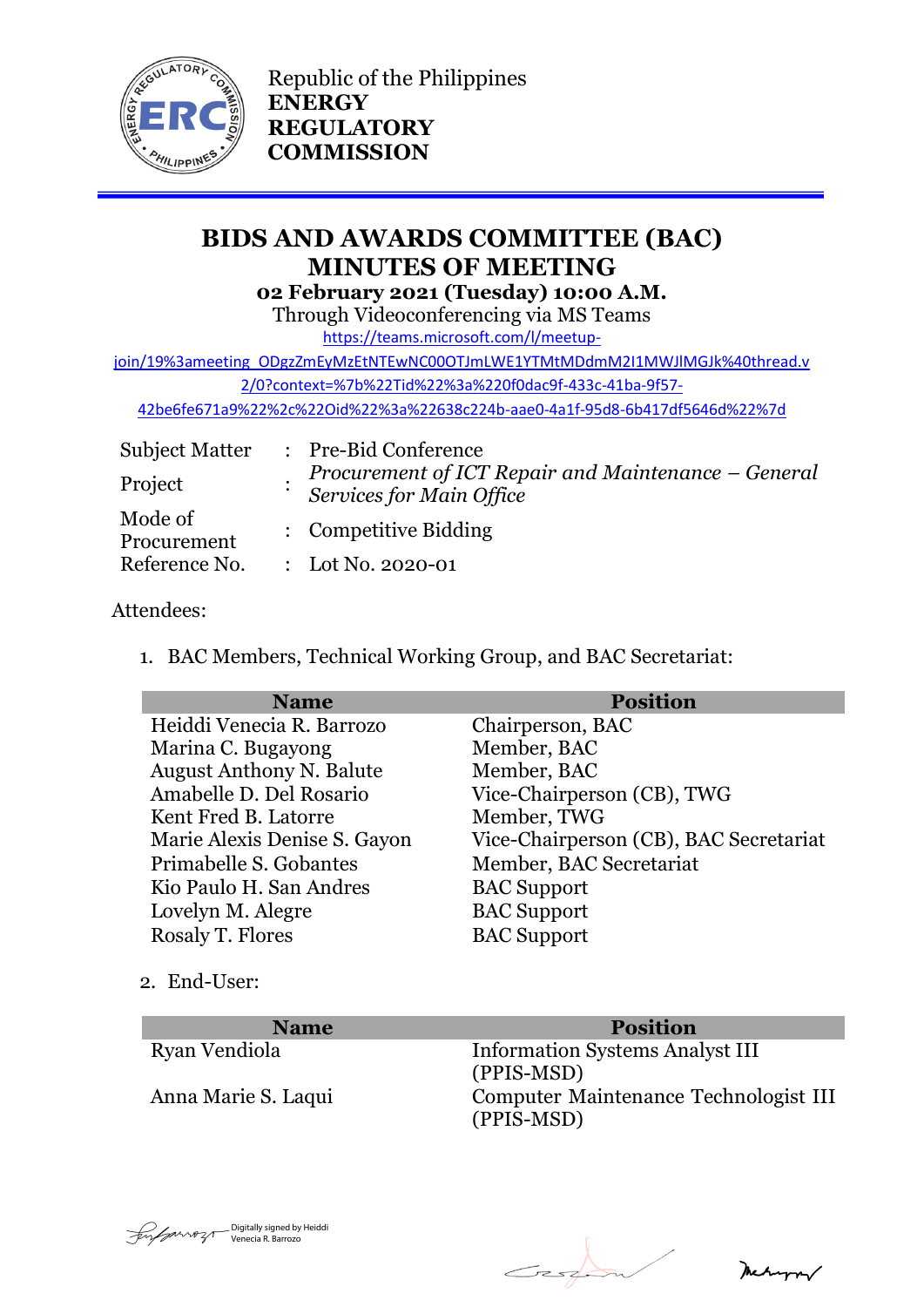3. Prospective Bidder:

| <b>Name</b>  | Company/Organization         |
|--------------|------------------------------|
| Norbert Ucol | Peach PJ Corporation (Peach) |
| John Galang  | Peach PJ Corporation (Peach) |

#### **I. Call to Order**

The Pre-Bid Conference for the *Procurement of ICT Repair and Maintenance – General Services for Main Office* with an Approved Budget for the Contract (ABC) of One Million Two Hundred Thousand Pesos (PhP1,200,000.00), was called to order at eight minutes past ten o'clock in the morning (10:08 A.M.) through videoconferencing via MS Teams, with BAC Chairperson Heiddi Venecia R. Barrozo as the presiding officer.

### **II. Determination of Quorum**

The BAC Secretariat Vice-Chairperson, Atty. Marie Alexis Denise S. Gayon, confirmed the presence of a quorum with the attendance of BAC Chairperson Barrozo, and BAC Members August Anthony N. Balute and Atty. Marina C. Bugayong.

After having established the required quorum, the BAC Secretariat Vice-Chairperson likewise acknowledged the presence of the Technical Working Group (TWG), BAC Secretariat, support staff, as well as the representatives from the end-user and the prospective consultants.

### **III. Proceedings**

BAC Chairperson Barrozo asked BAC Secretariat Vice-Chairperson Gayon to show on screen the Terms of Reference (TOR) of the project and to briefly go over the salient features thereof such as the a) project coverage; b) contract period; c) ABC; d) mode procurement; f) qualifications; g) scope of work; and h) terms of payment.

### **IV. Question and Answers**

1. Mr. John Galang from Peach PJ Corporation manifested the previous experience of Peach PJ with ERC in the past, particularly during the implementation of a lockdown. He narrated that the ERC does not pay Peach PJ for those days when the ERC is on lockdown, but pro-rated to cover only those days when its technicians report to the office. He expressed his concern regarding a possible violation of labor standards

**Minutes of the Meeting: Pre-Bid Conference for the** *Procurement of ICT Repair and Maintenance – General Services for Main Office <sup>2</sup>*



 $C_z$ 

Meturn/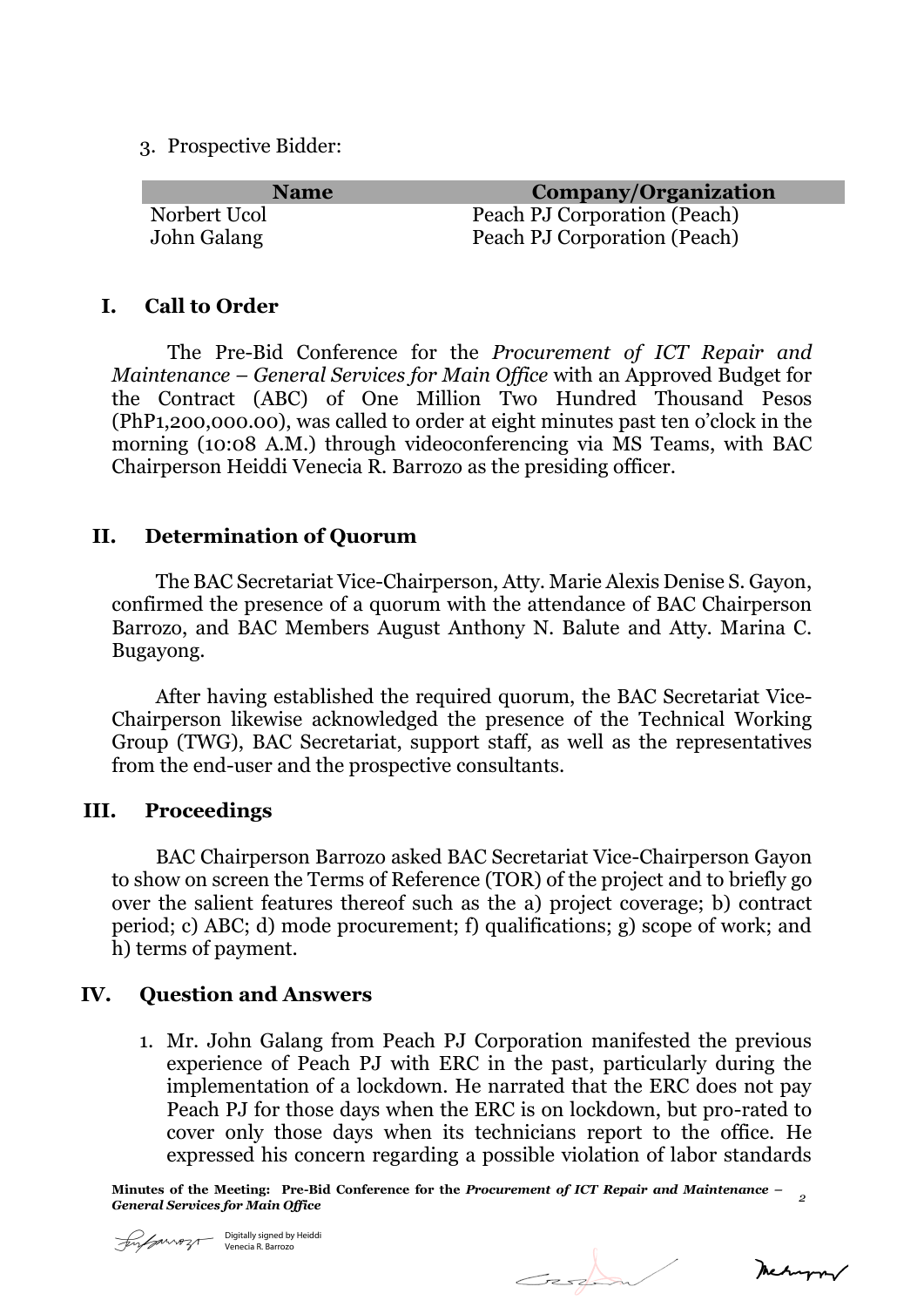since they are still required to pay the technicians who are their regular employees. He further explained that their management and their employees agreed on a fixed term such that they only pay their employees on a pro-rated scheme if they are the ones at fault. He therefore asked what would be the legal structure or the basis for payment insofar as the contract which will later on be entered into in relation to the current procurement project.

- The BAC took note of the question and explained that they will issue the necessary Bid Bulletin to address the matter after consulting the Budget Division.
- The BAC Chairperson asked Mr. Galang which government agencies with whom they have accounts with and how much these agencies pay – whether they pay the amount fixed in the contract.
- Mr. Galang answered that they handle Manila Water, Maynilad Water, and other private companies. He added that in their engagement with said companies, they were allowed to work remotely and were paid the whole amount of the bid.
- The BAC Chairperson clarified that the ERC is not similarly situated with said private companies since it is a government agency. She nonetheless assured the prospective bidder that the BAC will issue the necessary bid bulletin to clarify the matter.

The BAC Chairperson reminded the prospective bidders to follow the template provided for by the GPPB, and to comply with the 2004 Notarial Rules of Practice.

The BAC Chairperson likewise reminded the prospective bidder about the timeline, particularly: a) deadline for the submission of request for clarifications on 05 February 2021, b) deadline for the submission of bids on 16 February 2021 at nine o'clock in the morning (09:00 A.M.), and c) bid opening on the same day at ten o'clock in the morning (10:00 A.M.).

The BAC Chairperson requested the prospective bidders to bring the original copies of the documents during the opening of bids for comparison in order to expedite the process.

*(Remainder of page left intentionally blank)*

**Minutes of the Meeting: Pre-Bid Conference for the** *Procurement of ICT Repair and Maintenance – General Services for Main Office <sup>3</sup>*

Digitally signed by  $\mathscr{L}_{\mathscr{P}^{\mathcal{M} \mathcal{M} \mathcal{P}} \mathcal{A}}$ Heiddi Venecia R. Barrozo

Carpen

mechano